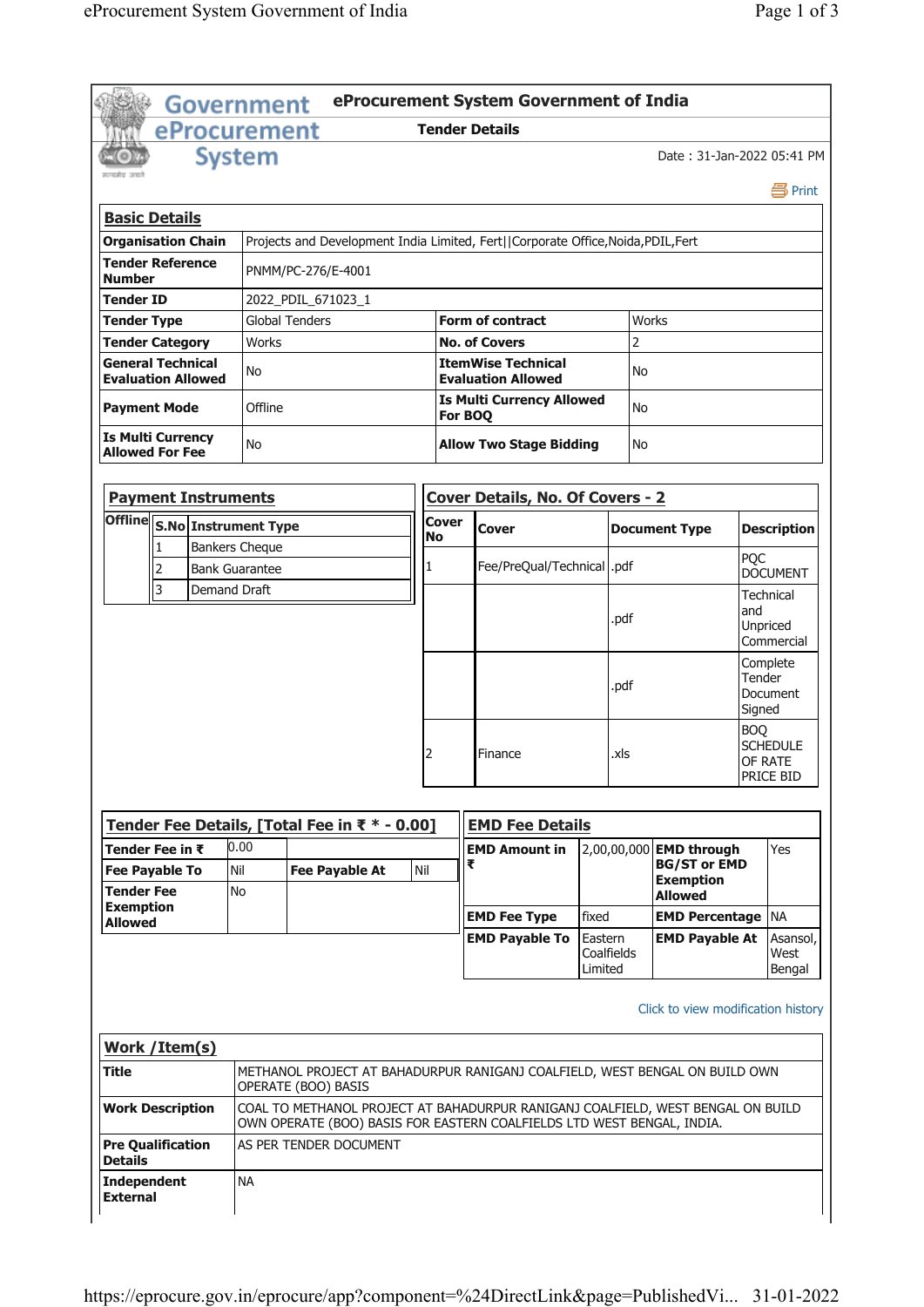|                                                                                                                                                                         |  | Monitor/Remarks rinment                                                                    |                                            |                      |                |                                       |                                          |                                 |                                        |                                 |                      |                                       |
|-------------------------------------------------------------------------------------------------------------------------------------------------------------------------|--|--------------------------------------------------------------------------------------------|--------------------------------------------|----------------------|----------------|---------------------------------------|------------------------------------------|---------------------------------|----------------------------------------|---------------------------------|----------------------|---------------------------------------|
| in Public Domain                                                                                                                                                        |  | Show Tender Value Ne ment                                                                  |                                            |                      |                |                                       |                                          |                                 |                                        |                                 |                      |                                       |
| Tender Value in $\sqrt[3]{5}$ 0001<br>सन्यमेव जयले                                                                                                                      |  |                                                                                            |                                            |                      |                | <b>Product Category</b>               | Works                                    |                                 | Miscellaneous Sub category             |                                 |                      | <b>NA</b>                             |
| <b>Contract Type</b>                                                                                                                                                    |  | Tender                                                                                     |                                            |                      |                | <b>Bid Validity(Days)</b>             | 270<br>(Days)                            |                                 |                                        | <b>Period Of Work</b>           |                      | 1460                                  |
| <b>Location</b>                                                                                                                                                         |  | BAHADURPUR RANIGANJ<br>COALFIELD, WEST<br>BENGAL, INDIA                                    |                                            |                      | <b>Pincode</b> |                                       |                                          |                                 | <b>Pre Bid Meeting</b><br><b>Place</b> |                                 |                      | PDIL, Noida<br>or Video<br>Conference |
| <b>Pre Bid Meeting</b><br><b>Address</b>                                                                                                                                |  | PDIL Bhawan, A14, Sector-<br>1, Noida, PIN 201301 Dist.<br>GautamBudh Nagar UP.<br>(India) | <b>Pre Bid Meeting</b><br><b>Date</b>      |                      |                | 02-Mar-2022<br>11:00 AM               |                                          |                                 | <b>Bid Opening Place</b>               |                                 | PDIL<br><b>NOIDA</b> |                                       |
| <b>Should Allow NDA</b><br><b>Tender</b>                                                                                                                                |  | No                                                                                         | <b>Allow Preferential</b><br><b>Bidder</b> |                      |                | No                                    |                                          |                                 |                                        |                                 |                      |                                       |
| <b>Critical Dates</b>                                                                                                                                                   |  |                                                                                            |                                            |                      |                |                                       |                                          |                                 |                                        |                                 |                      |                                       |
| <b>Publish Date</b>                                                                                                                                                     |  |                                                                                            | 31-Jan-2022 06:15 PM                       |                      |                | <b>Bid Opening Date</b>               |                                          |                                 |                                        |                                 |                      | 05-May-2022 03:00 PM                  |
| <b>Document Download / Sale</b><br><b>Start Date</b>                                                                                                                    |  |                                                                                            | 04-Feb-2022 06:45 PM                       |                      | <b>Date</b>    | Document Download / Sale End          |                                          |                                 |                                        | 04-May-2022 03:00 PM            |                      |                                       |
| <b>Clarification Start Date</b>                                                                                                                                         |  |                                                                                            | 01-Feb-2022 10:00 AM                       |                      |                | <b>Clarification End Date</b>         |                                          |                                 |                                        | 22-Feb-2022 03:00 PM            |                      |                                       |
| <b>Bid Submission Start Date</b>                                                                                                                                        |  |                                                                                            | 20-Apr-2022 10:00 AM                       |                      |                | <b>Bid Submission End Date</b>        |                                          |                                 |                                        | 04-May-2022 03:00 PM            |                      |                                       |
|                                                                                                                                                                         |  |                                                                                            |                                            |                      |                |                                       |                                          |                                 |                                        |                                 |                      |                                       |
| <b>Tender Documents</b>                                                                                                                                                 |  |                                                                                            |                                            |                      |                |                                       |                                          |                                 |                                        |                                 |                      |                                       |
| <b>NIT</b><br>S.No<br><b>Document</b>                                                                                                                                   |  | <b>Document</b><br><b>Name</b>                                                             |                                            | <b>Description</b>   |                |                                       |                                          | <b>Document</b><br>Size (in KB) |                                        |                                 |                      |                                       |
|                                                                                                                                                                         |  | Tendernotice_1.pdf                                                                         |                                            |                      |                | INVITATION FOR BID (IFB) SECTION 1    |                                          |                                 |                                        |                                 |                      | 339.85                                |
| <b>Work Item</b><br><b>Documents</b>                                                                                                                                    |  | <b>S.No Document Type</b>                                                                  |                                            | <b>Document Name</b> |                |                                       | <b>Description</b>                       |                                 |                                        | <b>Document</b><br>Size (in KB) |                      |                                       |
|                                                                                                                                                                         |  | <b>Tender Documents</b>                                                                    | TenderDoc.pdf.pdf                          |                      |                | Complete Tender<br>Document           |                                          |                                 |                                        | 19224.96                        |                      |                                       |
| 2                                                                                                                                                                       |  | <b>BOQ</b>                                                                                 |                                            | BOQ_706205.xls       |                |                                       | <b>BOQ SCHEDULE OF RATE</b><br>PRICE BID |                                 |                                        |                                 |                      | 286.00                                |
|                                                                                                                                                                         |  |                                                                                            |                                            |                      |                |                                       |                                          |                                 |                                        |                                 |                      |                                       |
| <b>Bid Openers List</b>                                                                                                                                                 |  |                                                                                            |                                            |                      |                |                                       |                                          |                                 |                                        |                                 |                      |                                       |
|                                                                                                                                                                         |  | <b>Bid Opener Login Id</b>                                                                 |                                            |                      |                | <b>Bid Opener Name</b>                |                                          |                                 |                                        | <b>Certificate Name</b>         |                      |                                       |
|                                                                                                                                                                         |  | supriya@pdilin.com                                                                         |                                            |                      | Supriya .      |                                       |                                          |                                 |                                        | <b>SUPRIYA</b>                  |                      |                                       |
|                                                                                                                                                                         |  | prsahu@pdilin.com<br>ranveerkumar@pdilin.com                                               |                                            |                      |                | Prakash Ranjan Sahu<br>RANVEER KUMAR  |                                          |                                 |                                        | RANVEER KUMAR                   |                      | PRAKASH RANJAN SAHU                   |
| S.No                                                                                                                                                                    |  | nitin@pdilin.com                                                                           |                                            |                      |                | <b>NITIN KUMAR</b>                    |                                          |                                 |                                        | <b>NITIN KUMAR</b>              |                      |                                       |
| <b>Tender Properties</b>                                                                                                                                                |  |                                                                                            |                                            |                      |                |                                       |                                          |                                 |                                        |                                 |                      |                                       |
|                                                                                                                                                                         |  | No                                                                                         |                                            |                      |                | <b>Show Technical bid status</b>      |                                          |                                 |                                        | Yes                             |                      |                                       |
| <b>Show Finance bid</b>                                                                                                                                                 |  | Yes                                                                                        |                                            |                      |                | <b>Show Bids Details</b>              |                                          |                                 |                                        | Yes                             |                      |                                       |
|                                                                                                                                                                         |  | Normal                                                                                     |                                            |                      |                | BoQ Compartive chart decimal places 2 |                                          |                                 |                                        |                                 |                      |                                       |
| 1.<br>2.<br>3.<br>4.<br><b>Auto Tendering</b><br><b>Process allowed</b><br>status<br><b>BoQ Comparative Chart</b><br>model<br><b>BoQ Comparative Chart</b><br>Rank Type |  |                                                                                            |                                            |                      |                | Form Based BoQ                        |                                          |                                 |                                        | <b>No</b>                       |                      |                                       |
|                                                                                                                                                                         |  |                                                                                            |                                            |                      |                |                                       |                                          |                                 |                                        |                                 |                      |                                       |
| <b>Tender Inviting Authority</b><br><b>Name</b>                                                                                                                         |  | HOD(MM)                                                                                    |                                            |                      |                |                                       |                                          |                                 |                                        |                                 |                      |                                       |